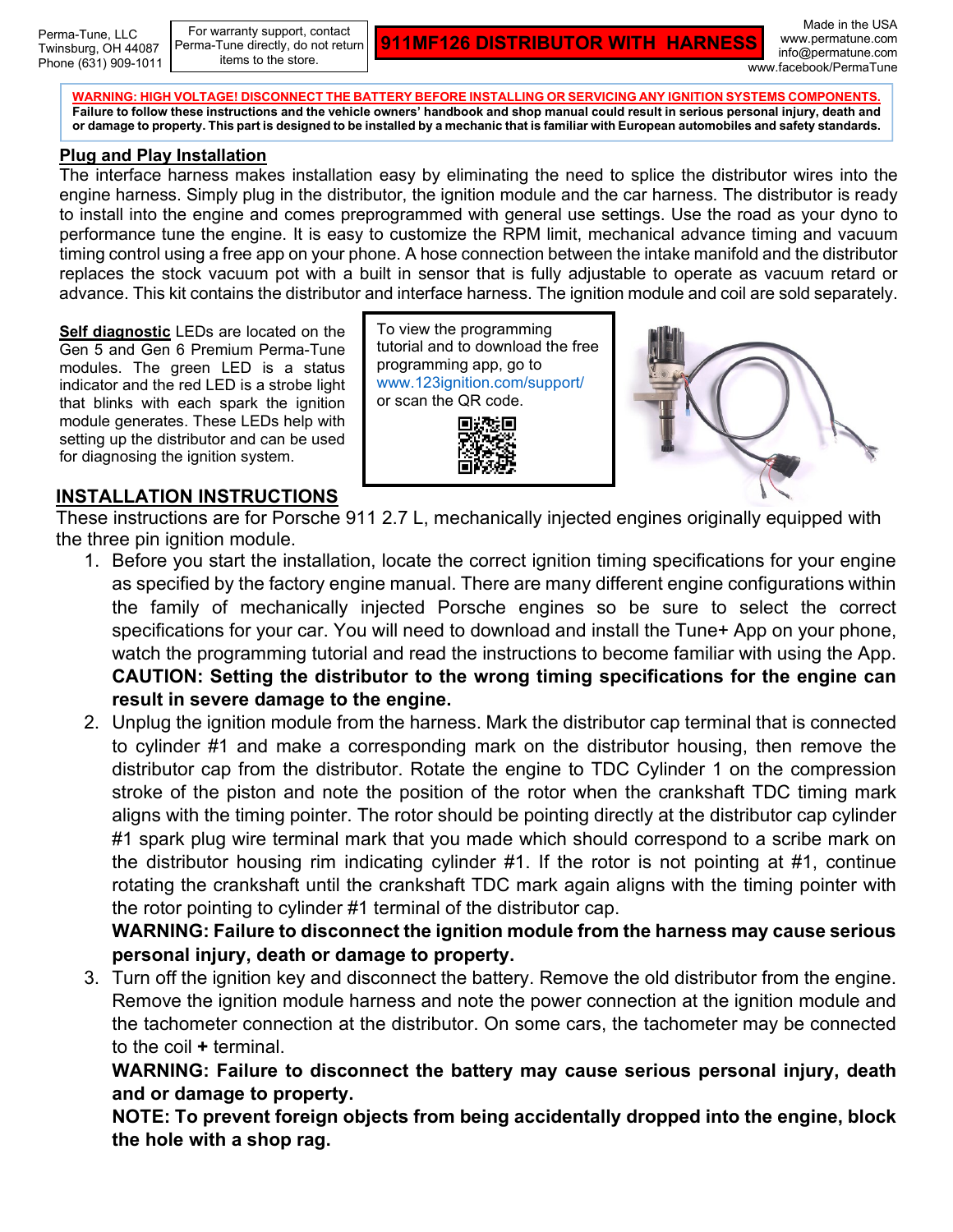4. Remove the distributor cap from the new distributor and place the new distributor into the engine block without engaging the drive gear. Position the hold down clamp, wire cable and hose nipple to a convenient location. The hold down clamp should be positioned against the distributor housing so that when the distributor is fully inserted into the engine, the engine hold down clamp stud is in the middle of the hold down clamp slot. The clamp should be installed onto the distributor with the Allen head screw facing inboard so that it can be tightened down later. Be sure the hold down clamp is firmly seated against the distributor housing. The wire harness connector will be at about the seven o'clock position. Refer to the picture.

**CAUTION: Failure to seat the hold down clamp against the distributor housing may result in damage to the distributor and or crankshaft gear.**



- at 7 O'clock
- **5.** Disengage the distributor gear from the crankshaft and rotate the rotor in the distributor so that the rotor is pointing to slightly counter clock wise (CCW) to the same direction of the old distributor when it was removed, then push the distributor all the way into the engine block engaging the drive gear. The rotor on the new distributor should then be pointing to the cylinder #1 of the new distributor cap. This cylinder position will probably be 180 Degrees from the cylinder #1 that is molded into the cap. If the distributor rotor is not pointing to the right position, repeat step 3 until it does. Install the hold down clamp nut and washers. The idle timing setting will be set by turning the distributor in the clamp and then the Allen head screw will be tightened. **NOTE: Failure to correctly engage the distributor to the crankshaft will result in a no start condition, premature wear of the distributor and rotor or poor engine performance.**
- 6. Route the distributor wire harness with the three pin connector to the ignition module. Plug the red power connector of the harness into the red power wire of the car harness. DO NOT plug in the ignition module yet. Route the coil harness from the distributor to the coil. Connect the 8 MM ring terminal to the coil bracket mounting bolt. Connect the green wire of the harness to the **+** terminal of the coil and connect the brown wire of the harness to the **–** terminal of the coil. If your car had a vacuum hose connected to the old distributor, connect the hose to the hose nipple of the

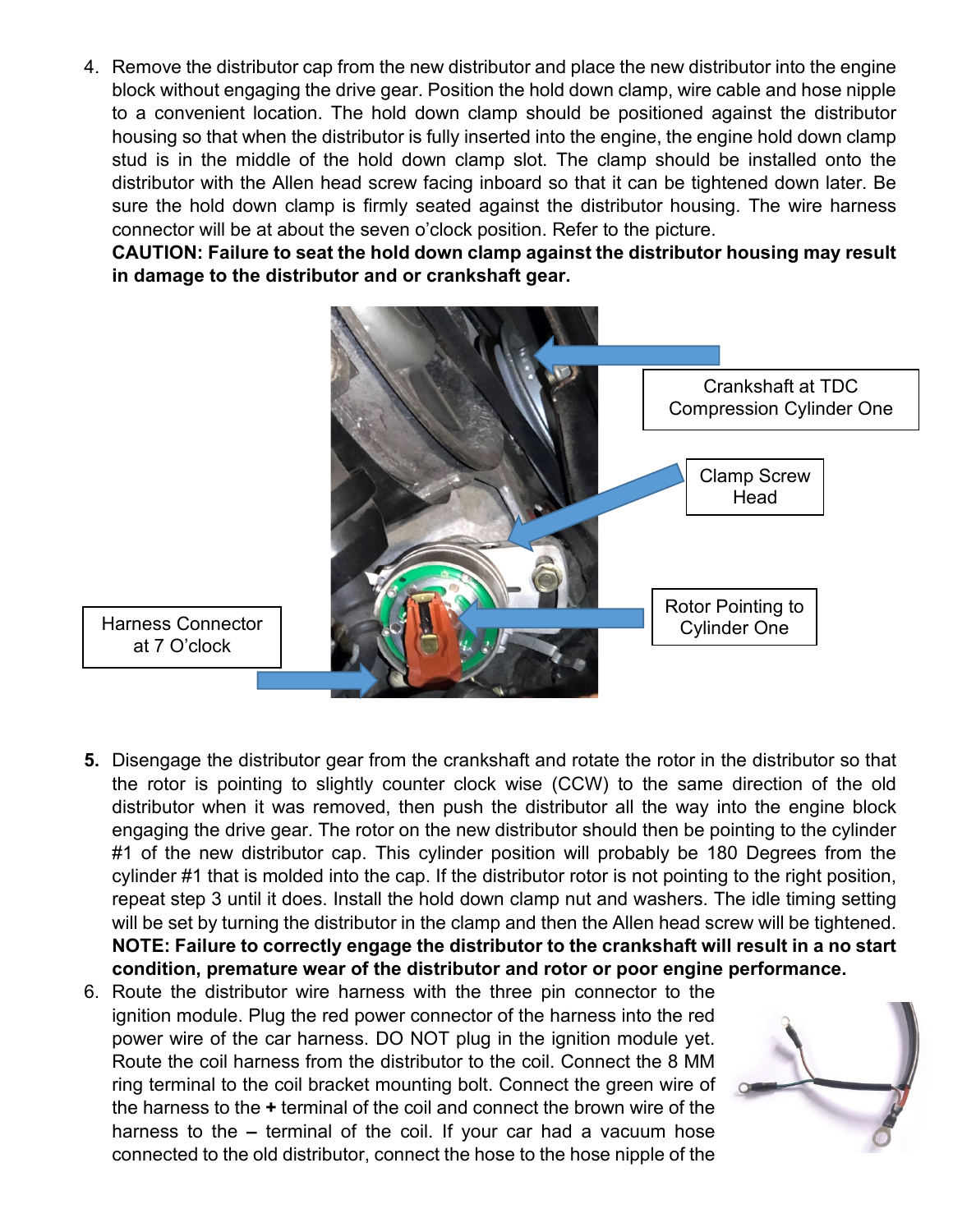Perma-Tune distributor. The vacuum retard function is automatic with the new distributor and the vacuum advance function of the distributor MAP can be used for load sensing.

7.

**WARNING: Connecting the module before proceeding with the rest of the installation will result in the ignition coil becoming live during the next step which could result in serious personal injury, death and or damage to property.**



8. Reconnect the battery and turn on the ignition power. The blue LED in the distributor Bluetooth window should light up. Open the Tune+ App on your phone and connect the phone to the distributor using Bluetooth as demonstrated in the App tutorial. When the App has successfully connected to the distributor, the blue light in the distributor Bluetooth window will go out. Program the distributor with the correct factory timing specifications for your engine.



**NOTE: The factory specifications may be given in degrees of distributor position and distributor RPM and the App is calibrated for crankshaft degrees and crankshaft RPM. You must double the distributor figures to enter specifications into the App in crankshaft figures.**

**NOTE: If your engine requires a vacuum retard setting, enter a negative number to represent the number of retard degrees.**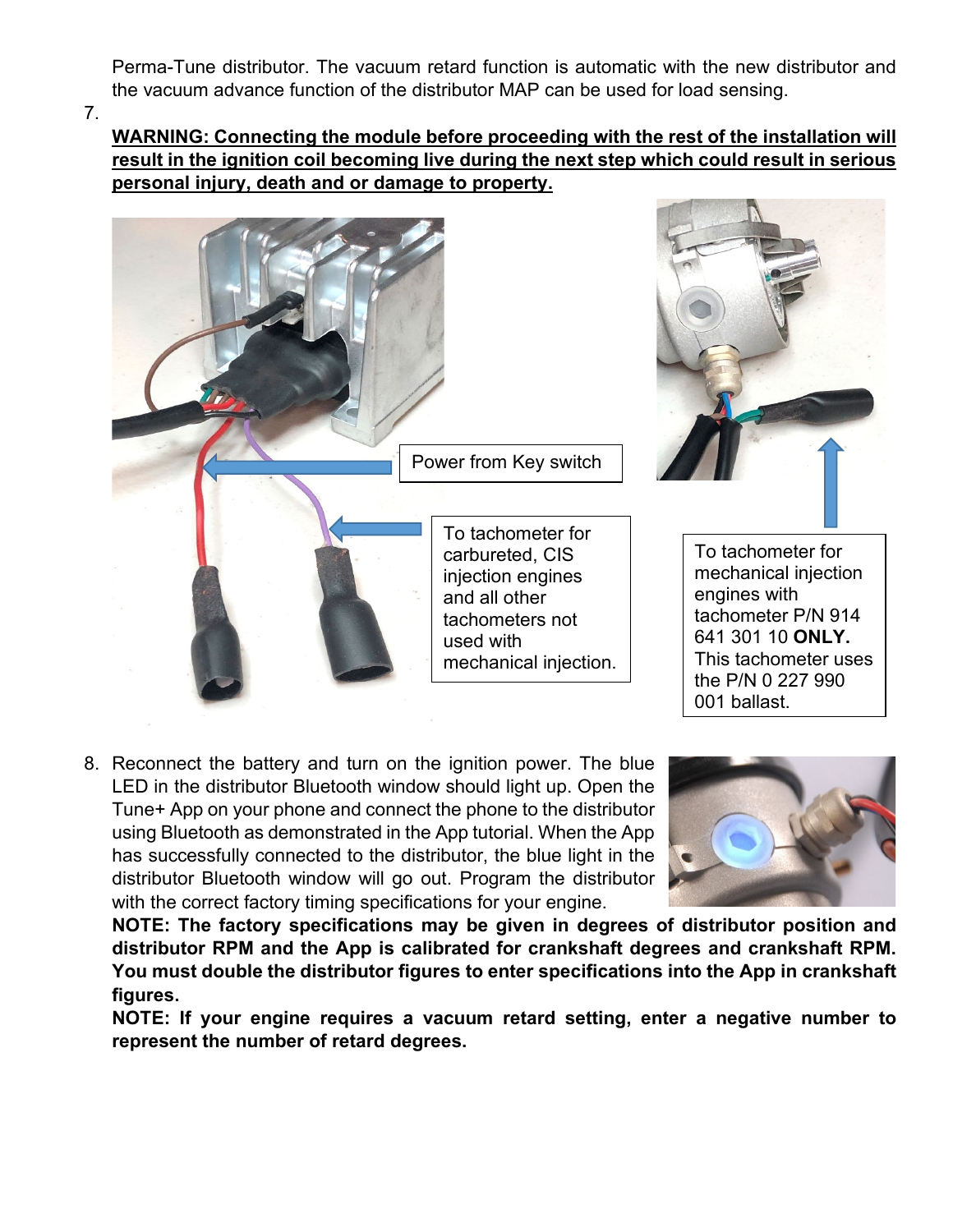9. Remove the rotor in order to set the static engine timing. There is a green LED on the circuit board mounted underneath the magnet rotor that is visible through the slots in the magnet rotor. This LED will light up indicating when the ignition module will make a spark. Rotate the **distributor housing** CCW until the green LED **just** lights up. While doing so, also press the rotor in a CCW direction in order to remove possible free play in the gear drive. Turn off the ignition switch.



**WARNING: Failure to turn off the ignition switch before proceeding to the next step may cause serious personal injury, death or damage to property.**

10.Install the rotor and distributor cap that were provided with the Perma-Tune distributor. Transfer the spark plug wires from the old distributor cap to the new distributor cap in the correct firing order. Be sure to observe the new cylinder number one position of the cap from step 5. Plug in the ignition module to the harness three pin connector and connect the brown wire of the harness to the spade terminal on the ignition module. Clear the engine bay of tools or any foreign objects and keep yourself away from moving parts. Turn the ignition switch to the run position. If your car is equipped with a Perma-Tune Gen 5 or Gen 6 Premium ignition module, the green LED status indicator on the module should flash one second on and one second off to indicate that the module is active and ready to run. Start the engine and note the flashing red strobe LED of the ignition module as the starter is engaged. While the starter is turning, the red LED should flash with each spark generated by the ignition module. When the engine is idling, the LED will appear to glow dimly and get brighter as the engine RPM increases. While the engine is running, there should be no fluttering, flashes or interruptions visible in the red LED.

**WARNING: Failure to clear the engine bay of tools, foreign objects and or body parts may result in personal injury, death and or damage to property.**

**CAUTION: Failure to connect the brown harness wire to the module may result in a no start condition and could cause damage to the ignition module and or distributor.**

- 11.Using an engine timing light, adjust the engine timing to the correct factory idle specifications by rotating the distributor within the range of the slot in the hold down clamp and then tighten the bolt. Refer to your engine manual to determine if the vacuum hose should be connected to the distributor or blocked off in order to obtain the correct initial engine idle setting.
- 12.Verify the mechanical advance function using your timing light. If so directed by the factory engine manual, reconnect the vacuum hose and verify the vacuum function using your timing light. Some engines require vacuum advance functions and others require vacuum retard functions. The distributor timing functions should conform to the factory specifications for your car found in the factory engine manual. Adjust the timing functions using the Tune+ App on your phone to attain the factory specifications.
- 13.At this point the car can be test driven or put on a chassis dyno in order to fine tune the engine ignition timing parameters using the Tune+ App.

## **Conversion Chart Key**

kPa = kilo Pascal, Absolute "HG Gauge Vacuum cmHG Gauge Vacuum "HG A = inches Mercury, Absolute PSIA = Pounds per Square Inch, Absolute PSIG = Pounds per Square Inch Gauge pressure kg/cm2 Pressure Bar A = Absolute Bar Pressure